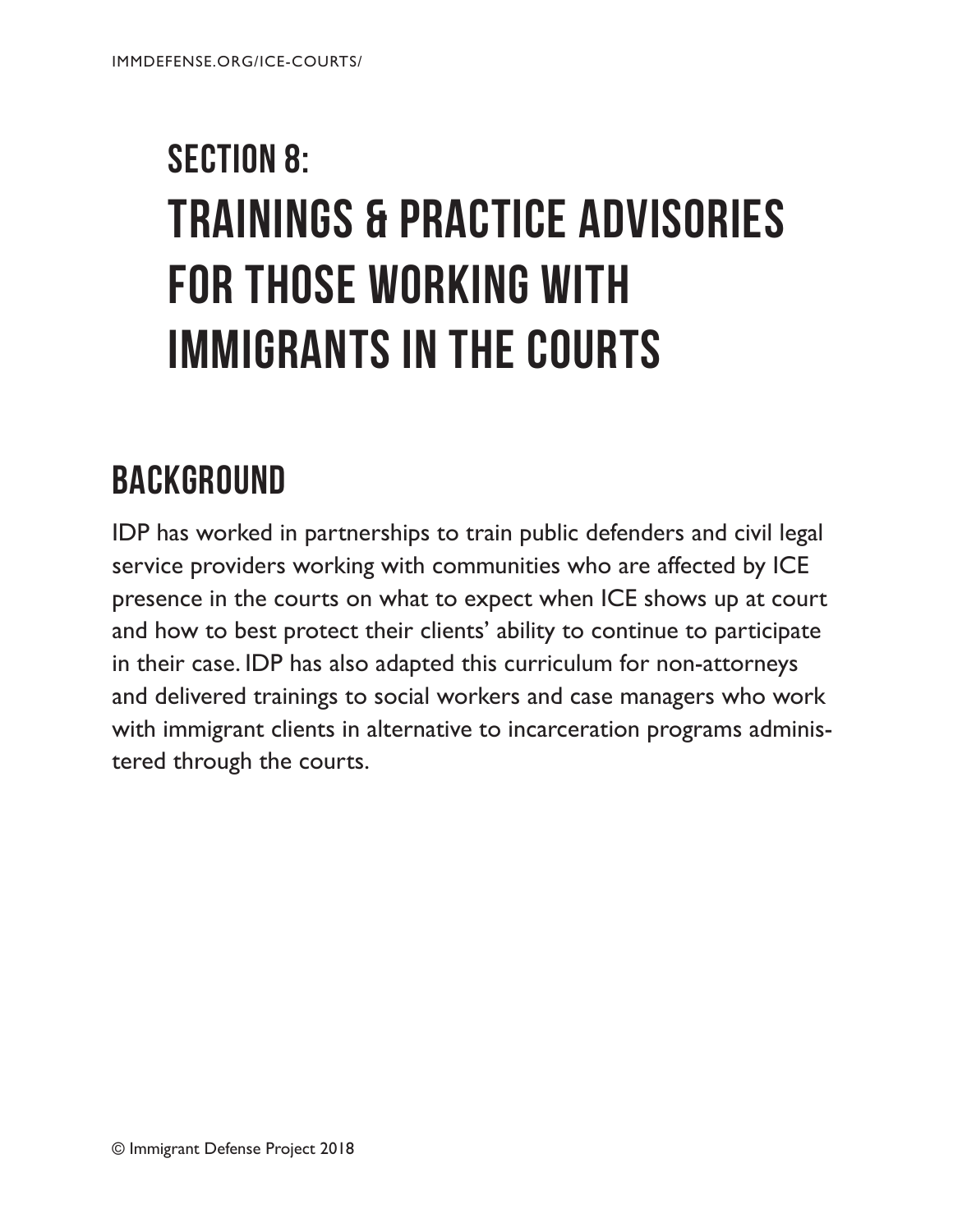# **Resources**

*Practice Advisories: How to Advise Immigrant Clients on ICE in the Courts*

- [For Criminal Defenders:](https://www.immigrantdefenseproject.org/wp-content/uploads/Tips-for-Defenders-on-ICE-at-courts.pdf) this two-page advisory outlines basic strategies that criminal defense attorneys can use to protect their client's constitutional right to appear in court. It also provides tips on what to do after ICE arrests a client, including arguments to be made to avoid the issuance of bench warrants and production of clients from immigration custody.
- [For Family Court Attorneys](https://www.immigrantdefenseproject.org/wp-content/uploads/Tips-for-Family-Attorneys-on-ICE-at-courts-05032018.pdf): IDP produced a similar two-page advisory geared towards advising family court attorneys on how to protect clients who might be at risk of an ICE courthouse arrest.

*Trainings.* Defense attorneys and other advocates who are interested in trainings on courthouse arrests, please contact IDP.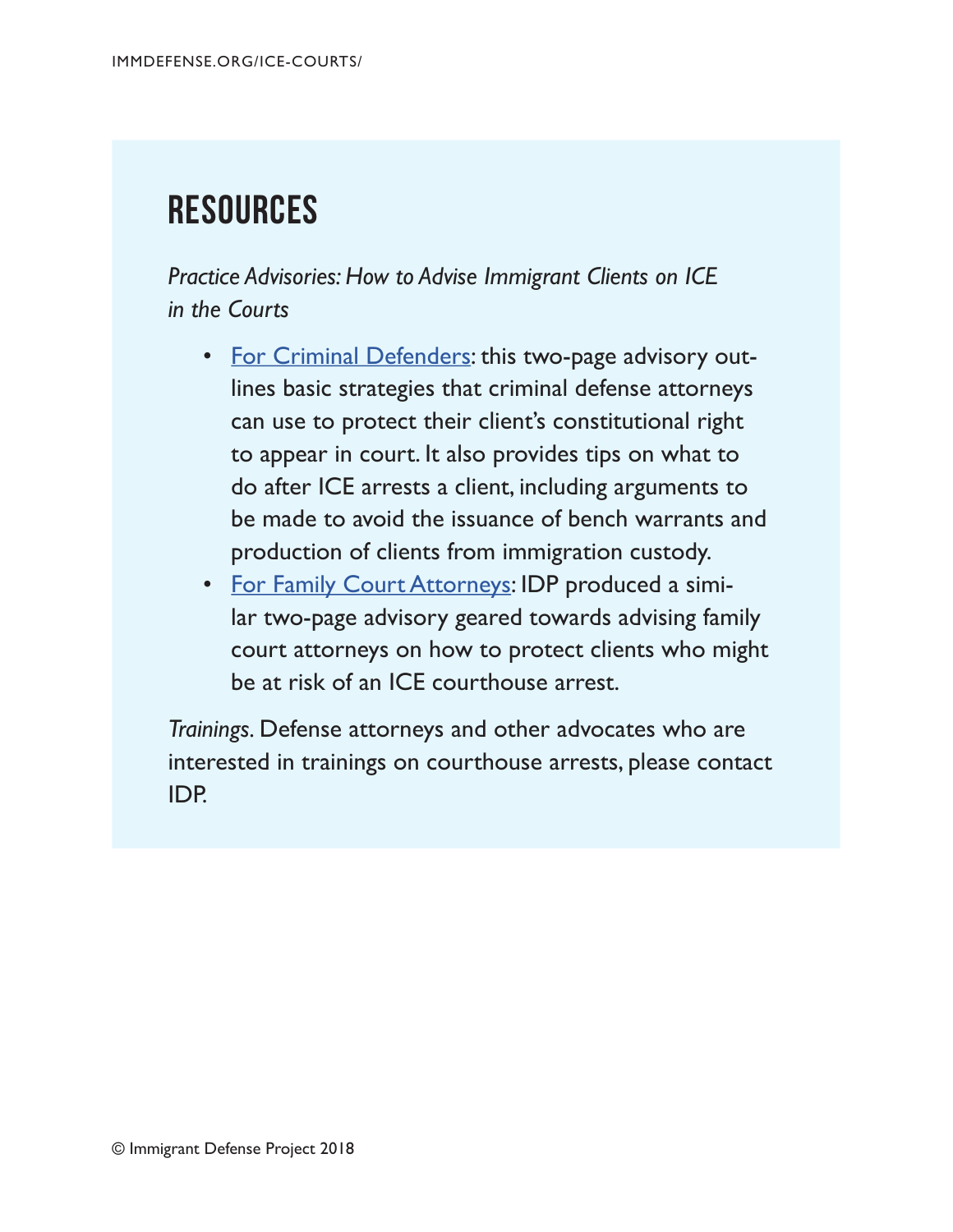

# **DEFENSE ATTORNEYS: HOW TO ADVISE IMMIGRANT CLIENTS ON ICE IN THE COURTS**

Immigration & Customs Enforcement (ICE) and Homeland Security Investigations (HSI) are federal agencies that send officers to detain and deport "removable" people in the community, including at courthouses. This practice of arresting immigrants in courthouses undermines equal access to justice and can interfere with clients' ability to resolve criminal matters.

#### **WHERE DO ICE AGENTS MAKE ARRESTS IN THE COURTS?**

ICE officers have made arrests in courtrooms, vestibules, hallways, private areas, and just outside of courthouses. ICE has come more frequently to criminal courts but has also been in family courts.

#### **ARE ICE AGENTS EASILY IDENTIFIABLE WHEN THEY COME TO COURT?**

ICE agents are often in plainclothes and come in groups of 2-4 (sometimes more).

#### **DOES ICE USUALLY TARGET SPECIFIC INDIVIDUALS TO ARREST?**

ICE usually identifies a specific individual appearing for a court date and has an "administrative warrant" signed by a supervisor, not a judge. This allows the agents to detain the person upon confirmation that s/he is the individual named in the document.

#### **WHO IS AT RISK OF BEING TARGETED AND ARRESTED BY ICE?**

People who are undocumented and people with lawful status with certain criminal convictions may be at risk of being detained and deported. For more details see IDP's advisory on the January 2017 Executive Order priorities: [http://bit.ly/2ohuSjn.](http://bit.ly/2ohuSjn)

Here are some things **you** can do in your practice to protect immigrant clients in the courthouse:

- 1. **Identify clients who are not U.S. citizens (USCs) and seek a** *Padilla* **consult as soon as possible after assignment**. Assigned counsel in NYC: contact IDP at immdefense.org/psc for a free immigration consult. Other NYS appointed counsel: contact your Regional Immigration Assistance Center at on.ny.gov/2o162kA. Others: contact a local criminal-immigration expert.
- 2. **For clients at risk of deportation**, advise them of their constitutional rights to be present to resolve criminal charges and to have the assistance of counsel. Discuss strategies for ensuring that you will be able to conduct the full course of representation and they will be able to resolve their cases without impermissible interruption. This may include lessening the number of court appearances, resolving cases off-calendar, and avoiding the need for personal information like name and docket number to be shared loudly in hallways or courtrooms.
- 3. **Prepare your clients for interactions with ICE**. Advise your clients that they have the right to remain silent when they encounter ICE agents and should say that they want to speak to a lawyer. Warn them about the dangers of answering questions about their immigration status, where they were born, or how they entered the U.S. Know Your Rights information is available in multiple languages at: [immdefense.org/raids.](http://www.immdefense.org/raids)
- 4. **Stay current on local detainer laws and law enforcement cooperation with ICE.** If you are in a jurisdiction that has limits on honoring detainers, setting bail might be the best way to protect your client's ability to resolve a case. This requires individualized assessment. To learn about the current policies in NYC, visit: [http://bit.ly/2nMGD0O.](http://bit.ly/2nMGD0O)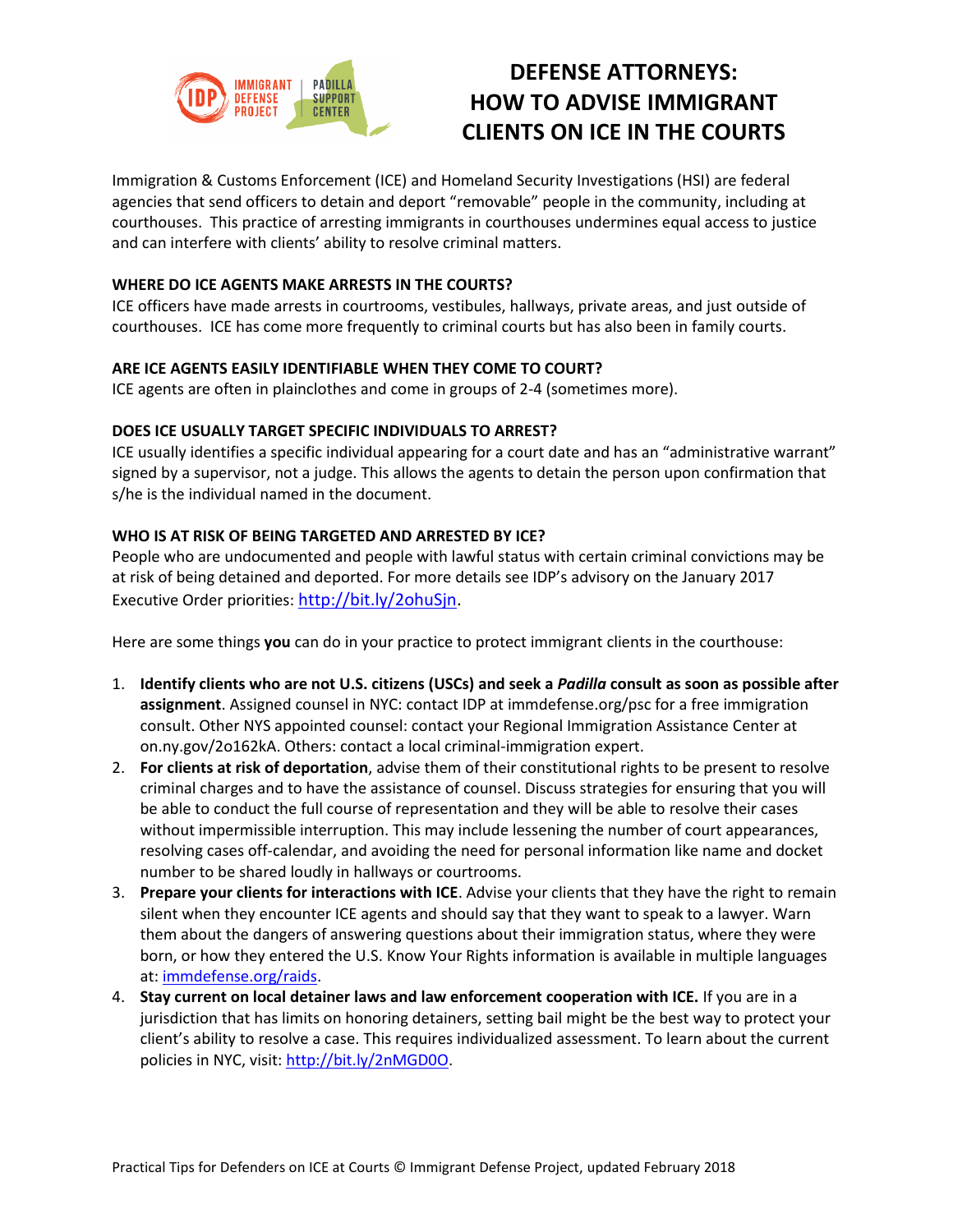

# **DEFENSE ATTORNEYS: HOW TO ADVISE IMMIGRANT CLIENTS ON ICE IN THE COURTS**

#### **IF YOU WITNESS ICE AGENTS ARRESTING YOUR CLIENT:**

- **Invoke your client's rights.** Identify yourself as the person's lawyer. Tell ICE not to question your client. Tell your client not to sign anything and to exercise his/her right to remain silent. Answering questions will only help ICE deport him/her. **Request to call or recall the criminal case while your client is present to avoid the issuance of a warrant.**
- **Get info from ICE.** Ask for agents' names and contact info. Ask for the basis of the arrest and to see a warrant. Note if the document ICE presents is signed by a judge vs. ICE supervisor. Ask where they are taking your client.
- **Get on the record.** Explaining the situation may prevent a bench warrant and possibly help in immigration court. If possible, talk to your client about the impact that going into *criminal* custody via bail or a plea instead of ICE custody would have on his/her interests.

#### **WHAT TO SAY ON THE RECORD** *BEFORE* **ICE DETAINS YOUR CLIENT:**

- Describe the ICE agents and how you know they are going to arrest your client.
- State if they are present in the courtroom as you speak.
- Explain how you have invoked your client's rights to the agents and stated s/he is not to be questioned.
- State if you think court staff or a DA has helped ICE (e.g. waiting to call the case until ICE arrives).
- If you are asking for criminal bail, invoke your client's  $6<sup>th</sup>$  Am. right to appear in the case against them. Explain the purpose of bail is to ensure appearance. *(see below for considerations)*

#### **WHAT TO SAY ON THE RECORD IF ICE HAS ALREADY DETAINED YOUR CLIENT:**

- Ask for a bench warrant stay. Put the DA on notice of the need to produce your client from ICE custody. For more on how DAs can request production from ICE, see [http://bit.ly/2nkIXZQ.](http://bit.ly/2nkIXZQ)
- Describe the ICE agents and how they arrested your client. State when/where they did this in the court. Explain how you invoked your client's rights to the agents and stated s/he is not to be questioned.
- State if ICE agents denied your request to call or recall the criminal case. Explain that ICE's practice interferes with individual cases and access to justice in the courts.
- State if you think court staff or a DA assisted with arrest (e.g. blocking exit, calling case late).
- State if you witnessed ICE violate your client's constitutional rights (e.g. searching your client's pockets without consent).

#### **WHAT TO DO AFTER A CLIENT IS ARRESTED BY ICE:**

- **Document what happened,** including: where arrest took place (e.g. in court part vestibule, courthouse hallway, courthouse private area outside the courthouse); # of ICE agents, how they were dressed & identified themselves; how they responded when you asked questions, incl. for a warrant; and whether any court staff were involved in the arrest or aware of ICE presence.
- **Report it** to advocates pushing back against this practice. In NYC, contact IDP at 212-725-6422 if you see ICE in or around a courthouse.
- Search ICE Online Detainee Locator to **locate your client** and then **figure out how to resolve the criminal matter** with client in ICE custody. Contact an immigration lawyer for more information.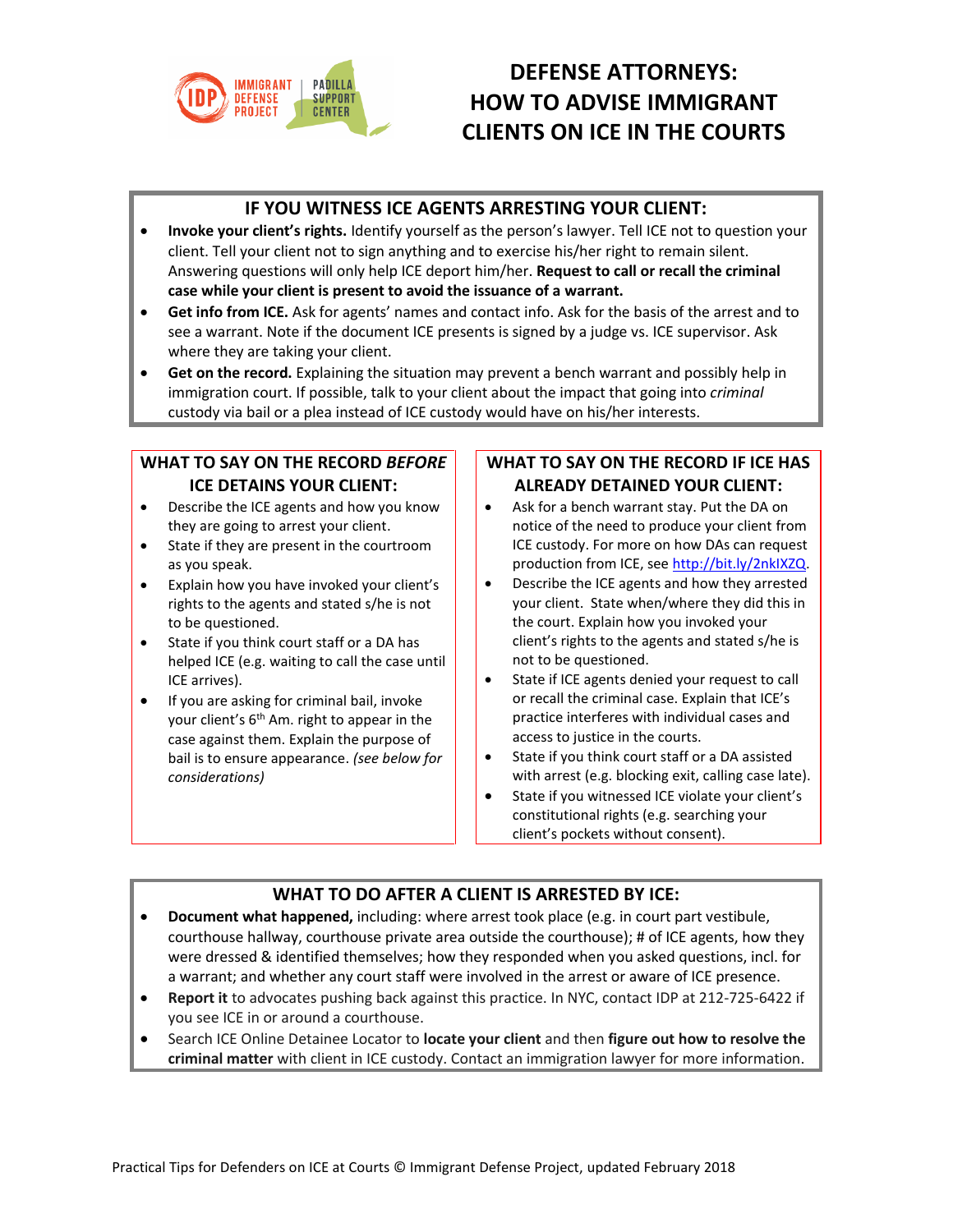

## **FAMILY ATTORNEYS, HOW TO ADVISE IMMIGRANT CLIENTS ON ICE IN THE COURTS**

Immigration & Customs Enforcement (ICE) and Homeland Security Investigations (HSI) are federal agencies that send officers to detain and deport "removable" people in the community, including at courthouses. This practice of arresting immigrants in courthouses undermines equal access to justice and can interfere with a client's ability to resolve civil and criminal matters.

#### **WHERE DO ICE AGENTS MAKE ARRESTS IN THE COURTS?**

ICE officers have arrested unsuspecting people in courtrooms, vestibules, waiting areas, hallways and just outside of courthouses. ICE has come more frequently to criminal courts but, since November 2016, ICE has also made arrests in family courts.

#### **ARE ICE AGENTS EASILY IDENTIFIABLE WHEN THEY COME TO COURT?**

ICE agents typically appear in plainclothes and come in groups of 2-4 (sometimes more).

#### **DOES ICE USUALLY TARGET SPECIFIC INDIVIDUALS TO ARREST?**

ICE usually identifies a specific individual appearing for a court date and has an "administrative warrant" signed by a supervisor, not a judge. This allows the agents to detain the person upon confirmation that s/he is the individual named in the document.

#### **WHO IS AT RISK OF BEING TARGETED AND ARRESTED BY ICE?**

People who are undocumented and people with lawful status with certain criminal convictions may be at risk of being detained and deported. For more details see IDP's advisory on the January 2017 Executive Order priorities[: http://bit.ly/2ohuSjn.](http://bit.ly/2ohuSjn)

#### **TIPS ON PROTECTING IMMIGRANT CLIENTS IN THE COURTHOUSE**

- 1. **Identify clients who are not U.S. citizens (USCs)** and have them call ActionNYC at 800-354-0365 for screening about their status and risk of deportation. **Assigned counsel in NYC**: contact IDP at immdefense.org/psc for a free consult. **Other NYS appointed counsel**: contact your Regional Immigration Assistance Center at on.ny.gov/2o162kA. Others: contact a local immigration expert.
- 2. **For clients at risk of deportation**, discuss strategies for ensuring that client's can resolve their cases without interruption and that you can conduct the full course of representation. Talk with your clients about minimizing the number of court appearances. On court dates, arrange to have your client meet you away from the courtroom (e.g. on another floor or in your office) and avoid calling your client's name aloud in the hallways.
- 3. **Prepare clients for interactions with ICE:** Advise your clients that they have the right to remain silent when they encounter ICE agents and should say that they want to speak to a lawyer. Warn clients about answering questions about their immigration status, where they were born, or how they entered the U.S. Know Your Rights information is available in multiple languages at: immdefense.org/raids.
- 4. **Warn clients about the risks of arrest and incarceration.** Arrest and incarceration, for any reason, can put your client on ICE's radar. Warn clients who are deportable that contact with the criminal justice system can put them at risk of being picked up by ICE.
- 5. **Make an emergency plan.** If your client is at risk of deportation, help them to prepare their family for the possibility of separation by gathering emergency contacts and discussing who could care for their children. Find resources at: immdefense.org/emergency-preparedness.